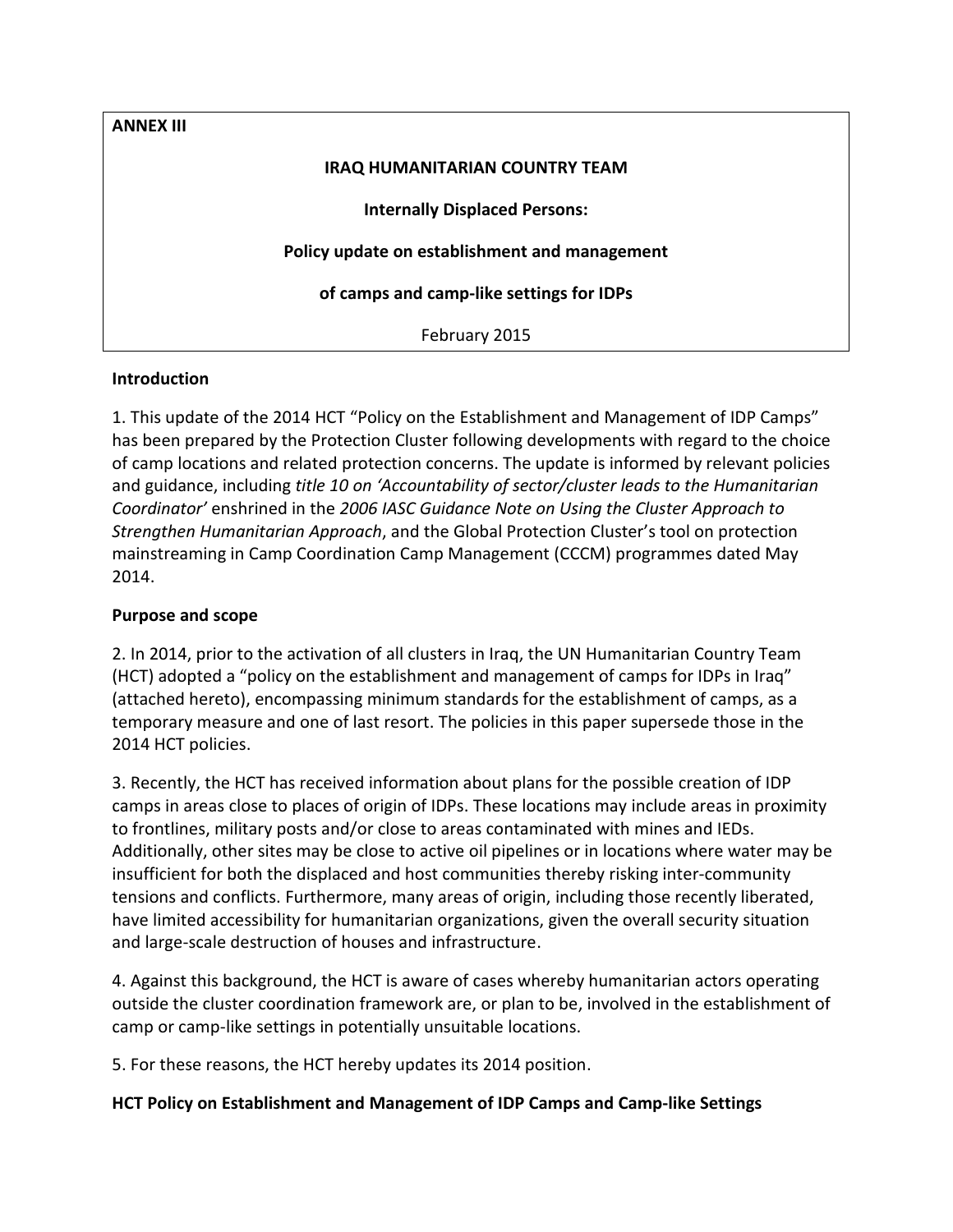6. The HCT believes that camps and camp-like settings should only be established as a temporary measure and one of last resort. Should, however, the authorities decide to establish camps or camp-like settings, the following should be observed:

- a) Camps and camp-like settings should be humanitarian and civilian in character;
- b) Camps and camp-like settings should be temporary, and established with a clear medium to long term solution-oriented strategy in mind, that also takes into consideration all durable solutions available to IDPs, including the principle of voluntary return to places of origin once conditions allow;
- c) Camps and camp-like settings should meet standards for distance from borders, conflict frontlines and boundary lines, and should be located where security to the displaced and the humanitarian workers can be provided to facilitate effective delivery of protection and humanitarian aid;
- d) If the circumstances of existing camp or camp-like setting change such that the residents become at risk due to, for example, shifting conflict lines or the resident population exceeds capacity, mitigating measures should be taken to reduce the risks, including reorganization or relocation as necessary.
- e) Safety risks associated with landmines and explosive remnants of war (ERW) should be taken into consideration whenever planning camp and camp-like settings;
- f) Establishment of camps should not lead to encampment policies for IDPs violating IDPs right to freedom of movement;
- g) The risks affecting boys, girls, men and women in their daily activities should be considered and mitigated whenever possible, including of physical abuse and violence, Sexual and Gender Based Violence (SGBV), exposure to forced recruitment and exploitation;
- h) In line with the Accountability to Affected Populations Operational framework, women, men, girls and boys from all communities (displaced, host and conflict- affected) and, in particularly, persons with specific needs, should be fully involved in decisions relating to their situation, such as the development of camp/site policy, management;
- i) Camps and camp-like settings should be located near urban or semi-urban centers so as to allow for access to existing health care centers, markets, schools and other public services as well as where possible, employment opportunities;
- j) Camp management structures, security, basic services and infrastructure should be established prior to IDPs taking up residency and should be informed by gender and dignity risk analysis;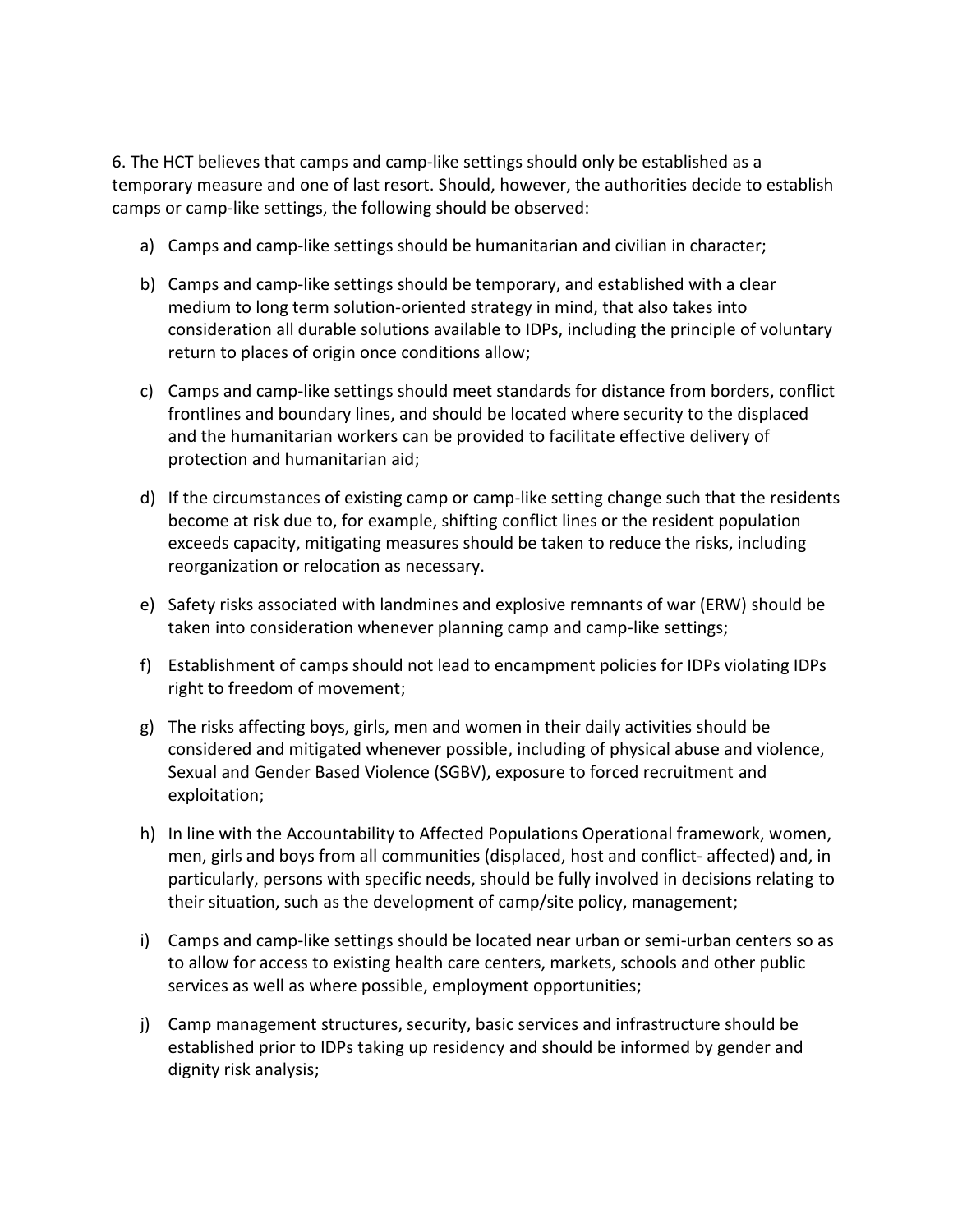- k) Shelters and services should be cost effective, culturally appropriate, and safe for men, women, girls and boys, including for female headed-headed houses, people with disabilities and other people with specific needs;
- l) Camp management authorities should actively engage with host communities to promote community cohesion and peaceful co-existence. Where tensions exist within camp communities, or between camps and the host community, the camp management authorities should exercise particular caution in planning any expansion of camps or changes in the composition of the camp's community;
- m) Protection of minority groups requires particular attention. All residents of the camp should enjoy equal access to rights and services without any discrimination on grounds of ethnicity, religion, sex, place of origin, age, or disability;
- n) Based on the total number of IDPs planned for the camp and the estimated breakdown per age, gender and diversity, the lay out of the camp and camp-like settings should integrate child/youth friendly spaces and play grounds, community centers, legal advice center, school, health facilities and information points; and
- o) The humanitarian community along with the national and local authorities should endeavor to equalize the type and quality of services available in the camps across Iraq so that the provision of services is equal to all. The uneven presence and quality of services can lead to unfair treatment and perceptions of discrimination.

7. The HCT will take principled decisions regarding the suitability camp locations and on a case by case basis determine its willingness and ability to provide services in any camp established by the authorities in an area that creates protection risks for the camp's residents. The HCT is guided by the "do no harm" principle in its decision-making and will take into account internationally accepted standards (legal, protection and SPHERE standards) related to camp establishment, including security, access, environmental impact.

8. UN agencies and NGOs should not assume responsibility for camp management, in general. In partnership with the responsible national authorities, international and national humanitarian actors should provide technical support, life-saving relief assistance and essential services. The technical support should include training and capacity building of national authorities in camp management and camp coordination, including in protection and gender awareness issues, as well as in planning, monitoring and evaluating the humanitarian response. The technical support should also ensure that a gender sensitive and rights-based approach is applied to all activities implemented in the camp.

9. The HC/HCT calls upon Inter-Cluster Coordination Group (ICCG) members to maintain an open and regular dialogue, as well as to coordinate to the extent possible with humanitarian actors that presently operate outside the cluster framework, before, during and after displacement. Such actors shall be invited to work and coordinate with the clusters.